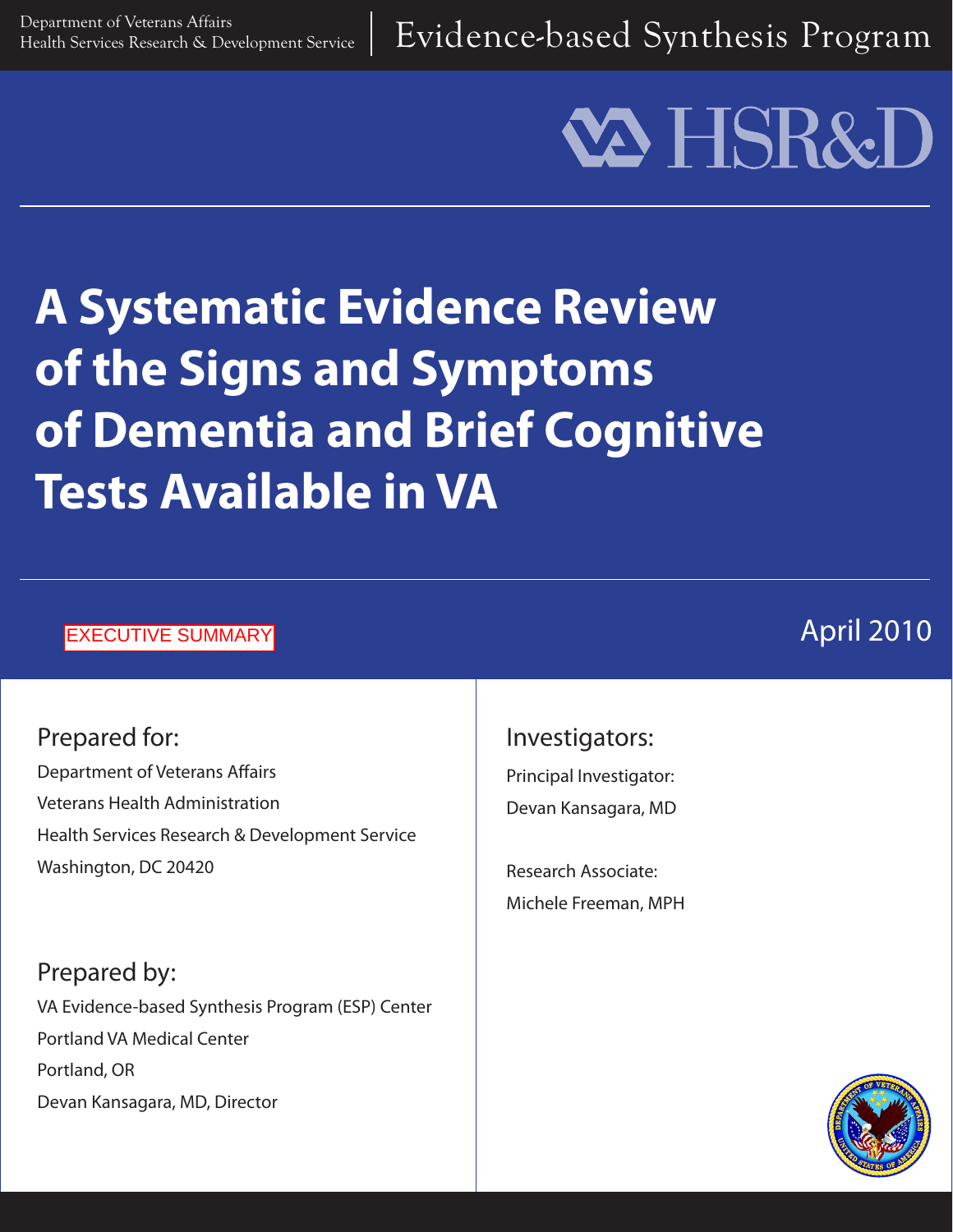#### **PREFACE**

HSR&D's Evidence-based Synthesis Program (ESP) was established to provide timely and accurate syntheses of targeted healthcare topics of particular importance to VA managers and policymakers, as they work to improve the health and healthcare of Veterans. The ESP disseminates these reports throughout VA.

HSR&D provides funding for four ESP Centers and each Center has an active VA affiliation. The ESP Centers generate evidence syntheses on important clinical practice topics, and these reports help:

- develop clinical policies informed by evidence,
- the implementation of effective services to improve patient outcomes and to support VA clinical practice guidelines and performance measures, and
- set the direction for future research to address gaps in clinical knowledge.

In 2009, an ESP Coordinating Center was created to expand the capacity of HSR&D Central Office and the four ESP sites by developing and maintaining program processes. In addition, the Center established a Steering Committee comprised of HSR&D field-based investigators, VA Patient Care Services, Office of Quality and Performance, and VISN Clinical Management Officers. The Steering Committee provides program oversight and guides strategic planning, coordinates dissemination activities, and develops collaborations with VA leadership to identify new ESP topics of importance to Veterans and the VA healthcare system.

Comments on this evidence report are welcome and can be sent to Nicole Floyd, ESP Coordinating Center Program Manager, at nicole.floyd@va.gov.

**Recommended citation:** Kansagara D and Freeman M. A Systematic Evidence Review of the Signs and Symptoms of Dementia and Brief Cognitive Tests Available in VA. VA-ESP Project #05-225; 2010.

This report is based on research conducted by the Evidence-based Synthesis Program (ESP) Center located at the Portland VA Medical Center, Portland, OR funded by the Department of Veterans Affairs, Veterans Health Administration, Office of Research and Development, Health Services Research and Development. The findings and conclusions in this document are those of the author(s) who are responsible for its contents; the findings and conclusions do not necessarily represent the views of the Department of Veterans Affairs or the United States government. Therefore, no statement in this article should be construed as an official position of the Department of Veterans Affairs. No investigators have any affiliations or financial involvement (e.g., employment, consultancies, honoraria, stock ownership or options, expert testimony, grants or patents received or pending, or royalties) that conflict with material presented in the report.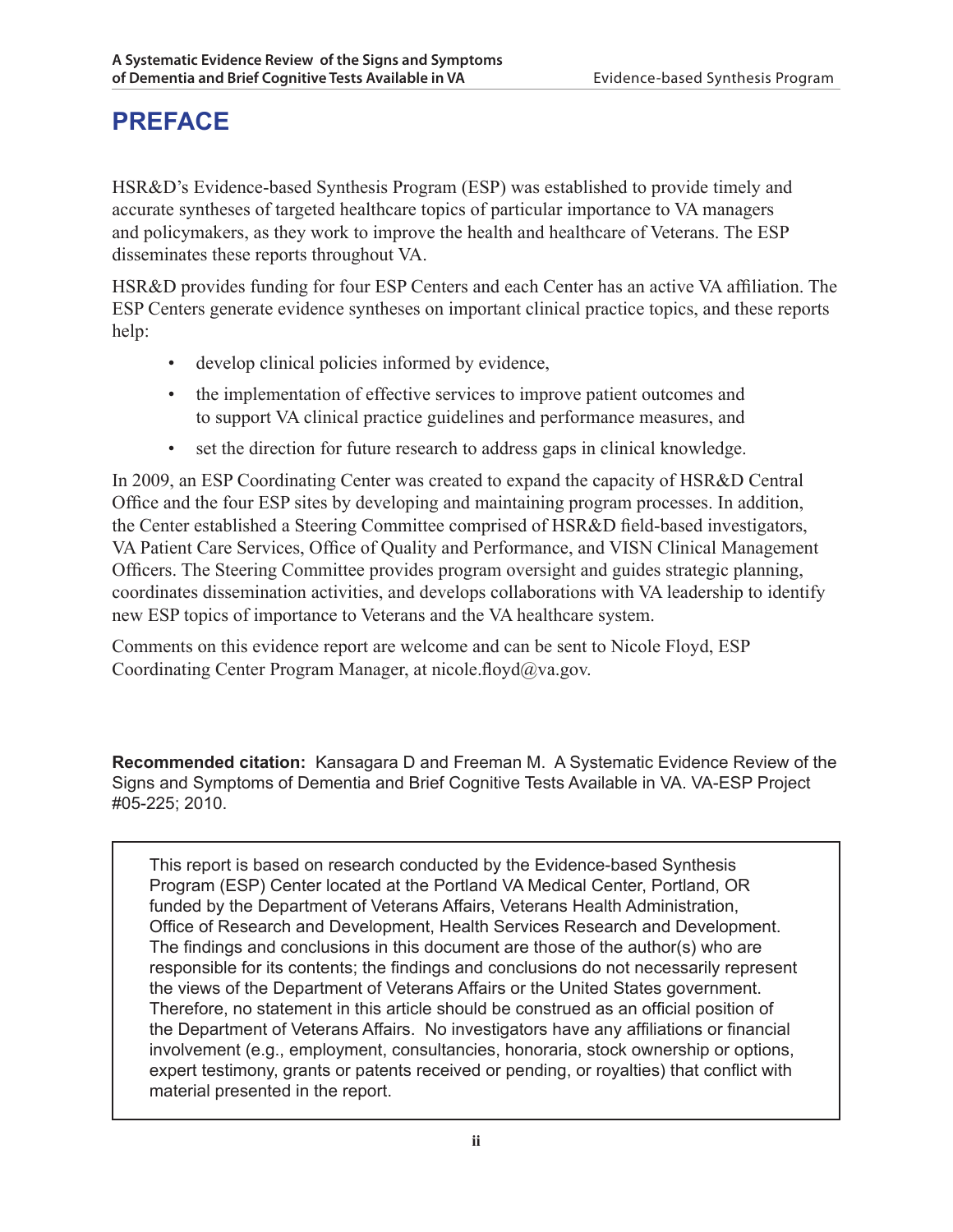#### **EXECUTIVE SUMMARY**

#### **BACKGROUND**

The Veterans Health Administration (VHA) Office of Geriatrics and Extended Care (OGEC) in Patient Care Services has primary responsibility for coordination and direction of VHA dementia initiatives. OGEC convened an interdisciplinary Dementia Steering Committee (DSC) in December 2006, with the goal of making recommendations on comprehensive, coordinated care for Veterans with dementia.

The DSC requested VA HSR&D's Evidence-based Synthesis Program (ESP) to review evidence on selected topics to assist with DSC planning efforts.

Broad-based dementia screening programs have not been widely advocated given lack of evidence that earlier detection will improve health outcomes. Improving the accuracy of case-finding techniques depends both on an understanding of signs and symptoms that help distinguish patients with dementia from those without, and the reliability of brief assessment tests that can be incorporated into primary care practice when appropriate. The purpose of this report is to systematically review the evidence on identifying the signs and symptoms of dementia in undiagnosed patients, and evaluating several brief mental status measures currently being used in VHA. The key questions and scope of this review are the following:

Key Question #1. What signs and symptoms should prompt VA providers to assess cognitive function as part of an initial diagnostic workup for dementia?

Key Question #2. Which measures of cognitive function provide the optimal sensitivity, specificity, and time to completion among the measures available to VA providers?

Key Question #3. What are adverse consequences of using these measures?

Population: Adults without prior diagnosis of dementia.

Measures to be compared: Blessed Orientation-Memory-Concentration (BOMC) Test, Mini-Cog, Montreal Cognitive Assessment (MoCA), General Practitioner Assessment of Cognition (GPCOG), St. Louis University Mental Status (SLUMS) Exam, and Short Test of Mental Status (STMS).

Outcomes: Likelihood for patients to be appropriately diagnosed and treated for dementia; and adverse consequences of assessment, such as depression and anxiety.

Settings: Primary general medicine, mental health, geriatric clinics, specialty clinics, and extended-care settings.

The DSC served as the technical expert panel for guiding topic development and reviewing drafts of the report.

#### **METHODS**

We conducted searches in MEDLINE (PubMed), PsychINFO, CINAHL, HAPI, and AGELINE databases for literature published from database inception through July 2009. We obtained additional articles from systematic reviews, reference lists of pertinent studies, narrative reviews, editorials, and from experts in the field. Two reviewers trained in the critical analysis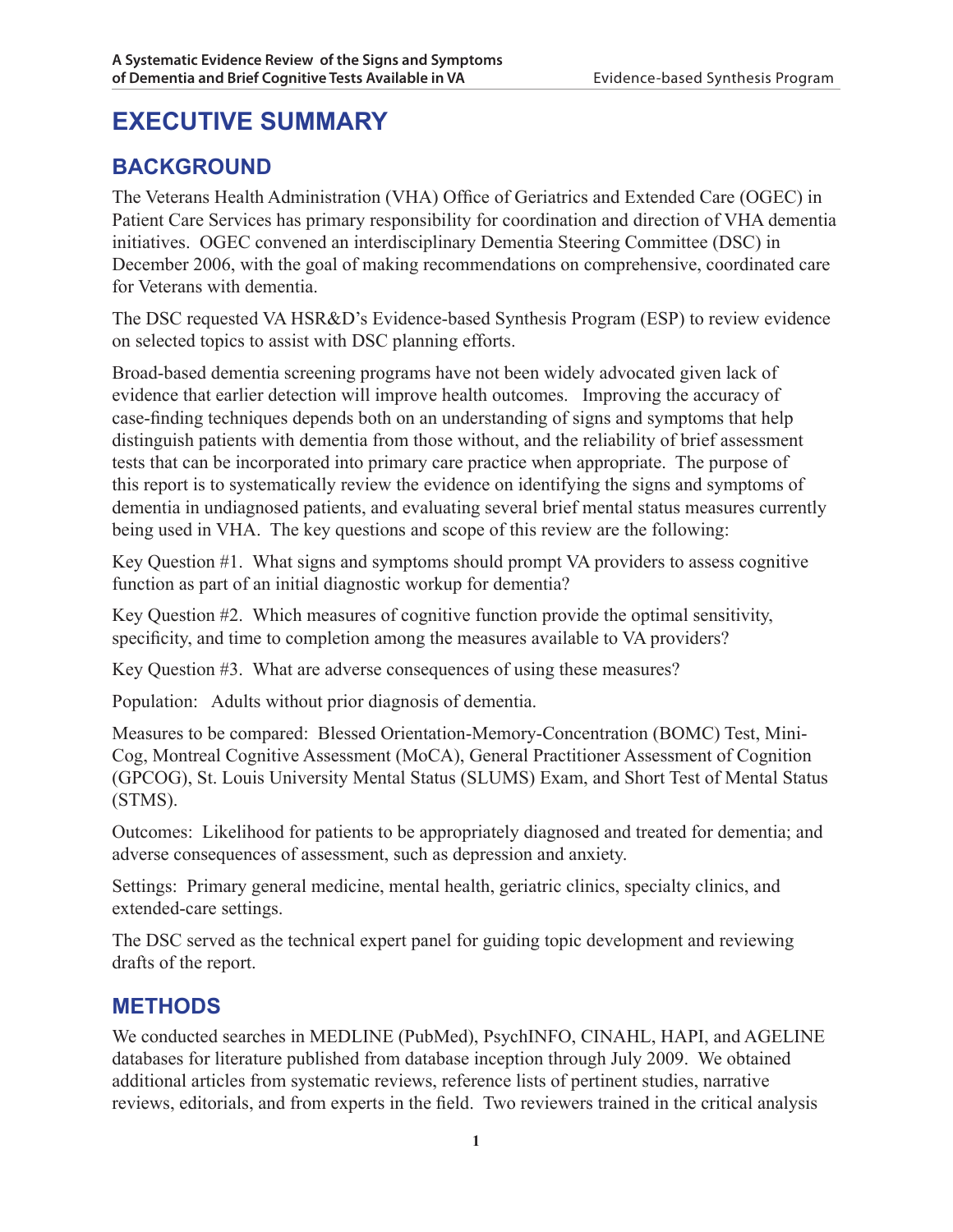of literature assessed for relevance the abstracts of citations identified from literatures searches. Full-text articles of potentially relevant abstracts were retrieved for further review. We assessed the quality of studies of diagnostic test accuracy using the Quality Assessment of Diagnostic Accuracy Studies (QUADAS) criteria. We compiled a qualitative synthesis of the evidence.

#### **RESULTS**

We reviewed 2,394 titles and abstracts from the electronic search, an additional 88 from reference mining, and 57 from an update search of a selected systematic review. We retrieved 310 full-text articles for further review. Of these, we included 18 studies and 1 systematic review in synthesizing evidence for Key Question #1. For Key Question #2, we evaluated the results of 15 diagnostic accuracy studies of the 6 VA cognitive measures. To address Key Question #3, we included 3 cross-sectional studies on the acceptability of dementia screening and diagnostic workup.

#### **KEY QUESTION #1. What signs and symptoms should prompt VA providers to assess cognitive function as part of an initial diagnostic workup for dementia?**

Relatively few studies have rigorously evaluated signs and symptoms that may help distinguish people with mild to moderate dementia from non-demented individuals. Subjective memory complaints (SMC) and neuropsychiatric symptoms have been the best studied symptoms.

Epidemiologic studies suggest that SMC – in most cases, elicited with single- or multi-item questionnaires rather than spontaneous – are common in community-living elderly adults. The ability, however, of SMC to discriminate effectively between healthy elderly adults and those with dementia is uncertain. We examined cross-sectional studies comparing rates of SMC between persons with dementia and healthy elderly controls. Patient-reported SMC did not reliably distinguish demented from non-demented individuals. In populations with low rates of dementia, the absence of SMC may have some utility in excluding a diagnosis of dementia. Informant-reported memory complaints may better distinguish demented from non-demented individuals.

A limited body of evidence examined neuropsychiatric symptoms in demented and nondemented individuals. In general, the absence of neuropsychiatric symptoms would not effectively rule out a dementia diagnosis, but the presence of certain symptoms such as apathy, delusions, and/or hallucinations was associated with a dementia diagnosis and may suggest the need for further evaluation. Depression and anxiety were common in demented and nondemented individuals, suggesting the presence of either symptom would not be useful in reliably ruling in or ruling out a diagnosis of dementia.

A very limited body of evidence evaluated sleep disturbance, gait disturbance, and physical exam findings in demented and non-demented individuals. In general, sleep disturbance is a commonly reported symptom in both demented and non-demented individuals, and does not discriminate well the two groups. Gait disturbances are probably useful in distinguishing different subtypes of dementia, but there is little evidence that gait disturbances can clearly distinguish demented from non-demented individuals. Several physical exam findings may be more common in persons with Alzheimer's dementia (AD) than healthy controls. The only finding that was highly specific for AD, however, was impaired sense of touch for perceiving the form of an object (stereognosis), or the form of a letter or number written on the skin (graphesthesia).